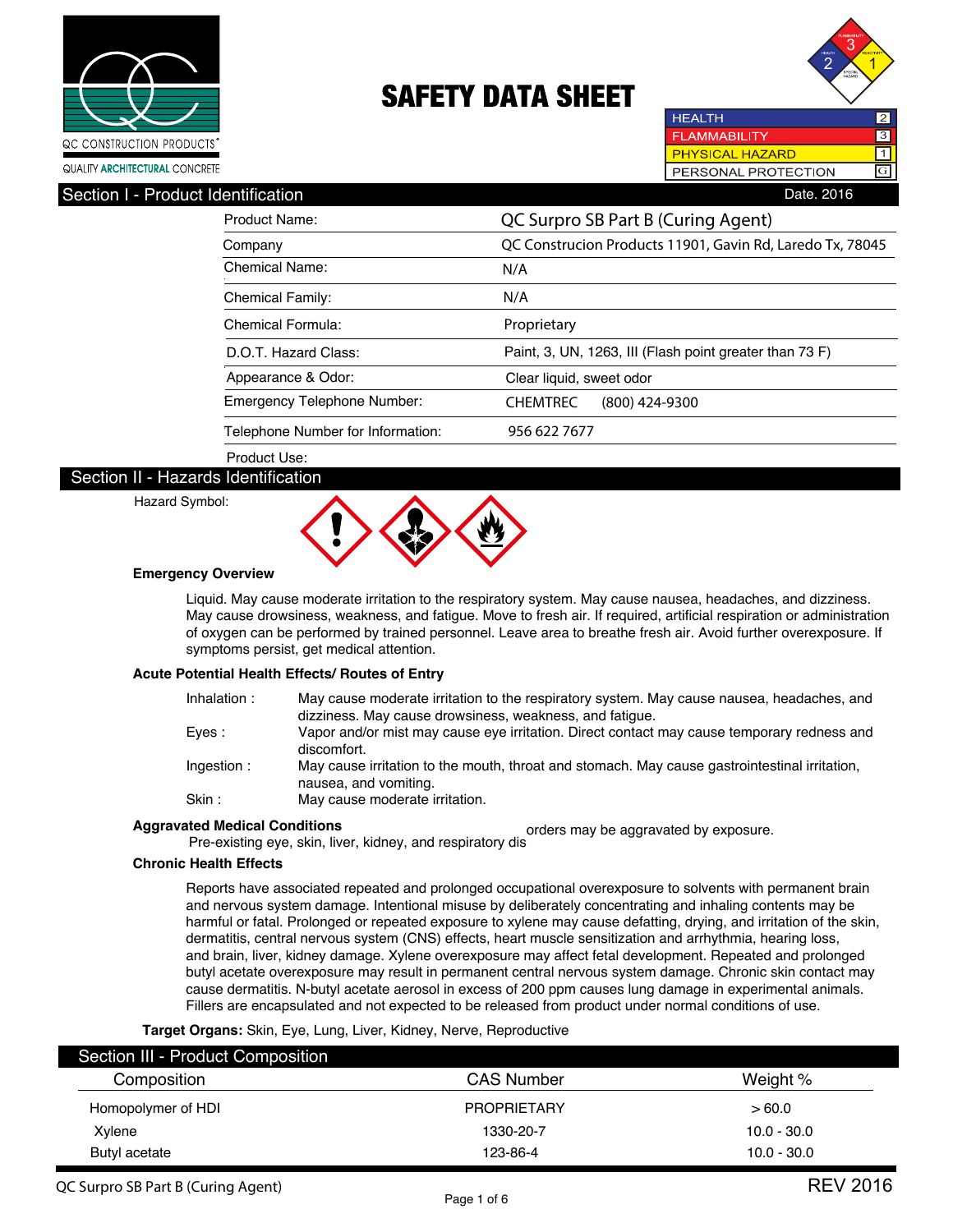### Section IV - First Aid Measures

Get immediate medical attention for any significant overexposure. Inhalation : Move to fresh air. If required, artificial respiration or administration of oxygen can be performed by trained personnel.Leave area to breathe fresh air. Avoid further overexposure. If symptoms persist, get medical attention. Eye contact : Flush with water for at least 15 minutes while holding eye lids apart. Get medical attention immediately. Skin contact : Wash area of contact thoroughly with hand cleaner followed by soap and water. If irritation, rash or other disorders develop, get medical attention immediately. Ingestion : Do not induce vomiting unless advised by a physician. Call nearest Poison Control Center or Physician immediately.

### Section V - Fire Fighting Measure

| Flash point :              | 82 °F                                                                                                                                                                                                                                                                                             |
|----------------------------|---------------------------------------------------------------------------------------------------------------------------------------------------------------------------------------------------------------------------------------------------------------------------------------------------|
| Method:                    | Setaflash Closed Cup                                                                                                                                                                                                                                                                              |
| Lower explosion limit :    | Not available.                                                                                                                                                                                                                                                                                    |
| Upper explosion limit :    | Not available.                                                                                                                                                                                                                                                                                    |
| Autoignition temperature : | Not available.                                                                                                                                                                                                                                                                                    |
| Extinguishing media:       | If water fog is ineffective, use carbon dioxide, dry chemical or foam.                                                                                                                                                                                                                            |
| Hazardous combustion       |                                                                                                                                                                                                                                                                                                   |
| products:                  | Smoke, fumes. Carbon monoxide and carbon dioxide can form.<br>Nitrogen oxides can form.                                                                                                                                                                                                           |
| Protective equipment       |                                                                                                                                                                                                                                                                                                   |
| for firefighters :         | Use accepted fire fighting techniques. Wear full firefighting protective clothing,<br>including self-contained breathing apparatus (SCBA). Water may be used to cool<br>containers to minimize pressure build-up.                                                                                 |
| Fire and explosion         |                                                                                                                                                                                                                                                                                                   |
| conditions:                | Vapor concentrations in enclosed areas may ignite explosively. Product may ignite<br>if heated in excess of its flash point. Vapors may travel to sources of ignition and<br>flashback.Closed container, may burst when exposed to extreme heat.Empty<br>containers may contain ignitable vapors. |

### Section VI - Accidental Release Measures

Use appropriate protective equipment. Avoid contact with material. Remove sources of ignition immediately. Stop flow of material if safe to do so. Contain spill and keep out of water courses. Ventilate area.

### Section VII - Handling and Storage

Prevent inhalation of vapor, ingestion, and contact with skin eyes and clothing. Keep container closed when not in use. Precautions also apply to emptied containers. To prevent generation of static discharges, use bonding/grounding connection when pouring liquid. Extinguish all ignition sources including pilot lights, non- explosion proof motors and electrical equipment until vapors dissipate. Personal protective equipment must be worn during maintenance or repair of contaminated mixer, reactor, or other equipment. Keep container closed when not in use. Vapor may migrate to sources of ignition. Do not smoke, weld, generate sparks, or use flame near container. Store in sealed containers in a cool, dry, ventilated warehouse location.

### Section VIII - Exposure Controls / Personal Protection



| Respiratory protection: | Wear appropriate, properly fitted NIOSH/MSHA approved respirator when airborne<br>contaminant level(s) are expected to exceed exposure limits indicated on the MSDS.<br>Select positive pressure supplied air respirator (TC19C or equivalent) for isocyanates. |
|-------------------------|-----------------------------------------------------------------------------------------------------------------------------------------------------------------------------------------------------------------------------------------------------------------|
| Hand protection :       | Use suitable impervious nitrile or neoprene gloves and protective apparel to reduce<br>exposure.                                                                                                                                                                |
| Eye protection :        | Wear appropriate eye protection. Wear chemical safety goggles and/or face shield to<br>prevent eye contact. Do not wear contact lenses. Do not touch eyes with contaminated<br>body parts or materials. Have eye washing facilities readily available.          |

Personal Protective Equipment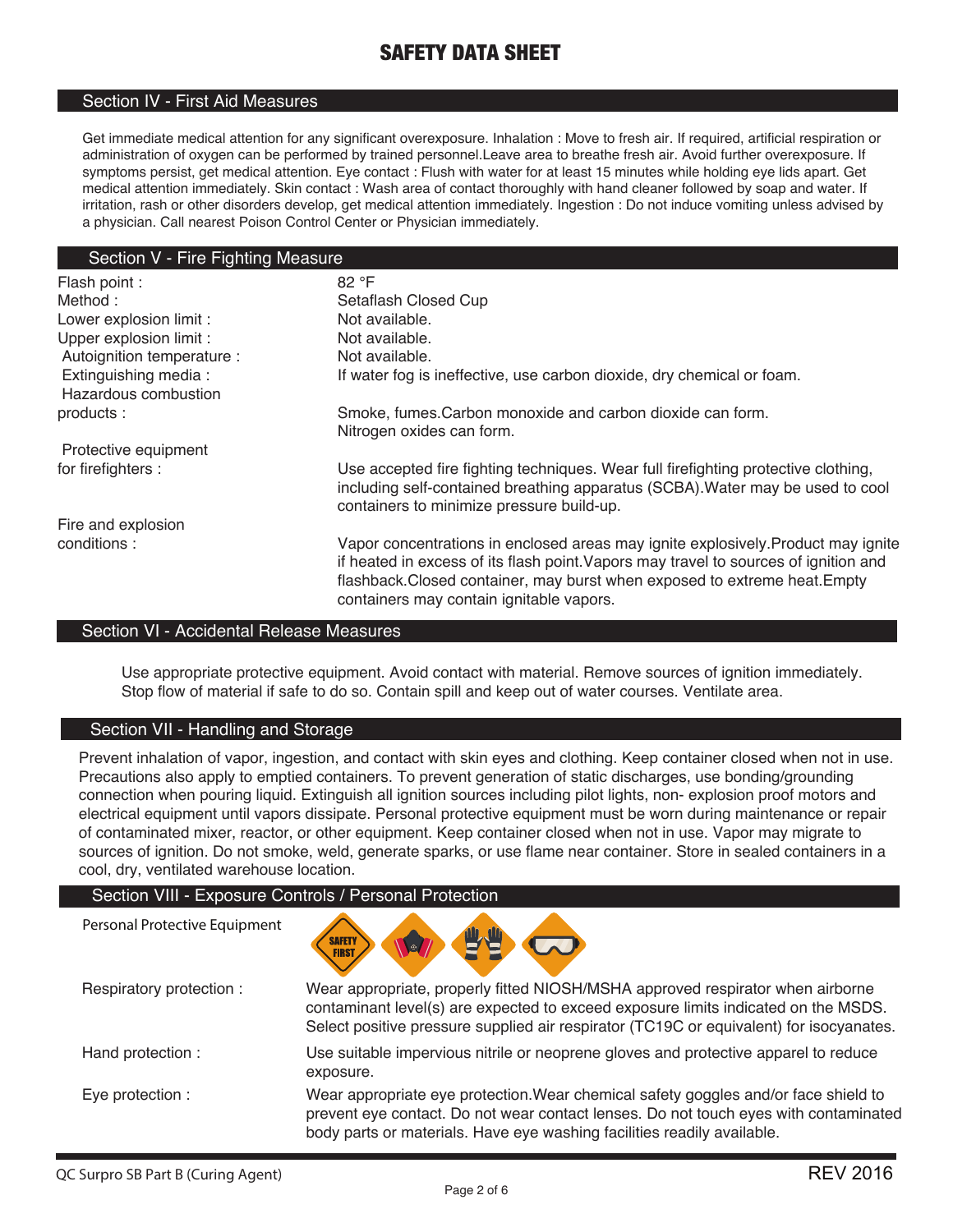## Section VIII - Exposure Controls / Personal Protection

| Protective measures : | Use professional judgment in the selection, care, and use. Inspect and replace equipment |
|-----------------------|------------------------------------------------------------------------------------------|
|                       | at regular intervals.                                                                    |

**Engineering measures : Use only in well ventilated areas. Provide maximum ventilation in enclosed areas. Use local exhaust when the general ventilation is inadequate.**

| <b>Chemical Name:</b> | <b>CAS Number:</b> | Regulatión:        | Limit:      | Form: |
|-----------------------|--------------------|--------------------|-------------|-------|
| Xylene                | 1330-20-7          | ACGIH TWA:         | $100$ ppm   |       |
|                       |                    | <b>ACGIH STEL:</b> | $150$ ppm   |       |
|                       |                    | OSHA PEL:          | 435 mg/m3L: |       |
| Butyl acetate         | 123-86-4           | ACGIH TWA:         | $150$ ppm   |       |
|                       |                    | <b>ACGIH STEL:</b> | $200$ ppm   |       |
|                       |                    | <b>OSHA PEL:</b>   | 710 mg/m3   |       |

## Section IX - Physical and Chemical Properties

| Form:                               | Liquid                                                           |
|-------------------------------------|------------------------------------------------------------------|
| Color:                              | Clear                                                            |
| Odor:                               | Fruity ester                                                     |
| pH:                                 | Not available.                                                   |
| Vapour pressure :                   | Not available.                                                   |
| Vapor density:                      | Heavier than air                                                 |
| Melting point/range:                | Not available.                                                   |
| Freezing point:                     | Not available.                                                   |
| Boiling point/range:                | 279 - 329 °F, 137 - 165 °C                                       |
| Water solubility:                   | Negligible                                                       |
| Specific Gravity:                   | 1.06                                                             |
| % Volatile Weight:                  | 25.9%                                                            |
|                                     |                                                                  |
| Section X - Reactivity / Estability |                                                                  |
| Substances to avoid:                | Strong acids. Strong bases. Amines. Water or moisture. Alcohols. |
| Stability:                          | Material is stable under normal storage, handling, and use.      |
| Hazardous polymerization:           | Will not occur under normal conditions.                          |

## Section XI - Toxicological Information

| Xylene,                           | CAS-No.: 1330-20-7                                  |
|-----------------------------------|-----------------------------------------------------|
| Acute oral toxicity (LD-50 oral)  | 4,300 mg/kg (Rat)<br>1,590 mg/kg (Mouse)            |
|                                   | 3,523 - 8,600 mg/kg (Rat)<br>6,670 mg/kg (Rat)      |
|                                   | 5,627 mg/kg (Mouse)                                 |
| Acute inhalation toxicity (LC-50) | 6,350 mg/l for 4 h (Rat) 3,907 mg/l for 6 h (Mouse) |
|                                   | 8,000 mg/l for 4 h (Rat)                            |
| Butyl acetate,                    | CAS-No.: 123-86-4                                   |
| Acute oral toxicity (LD-50 oral)  | 14,000 mg/kg (Rat) 14,130 mg/kg (Rat)               |
| Acute inhalation toxicity (LC-50) | 160 mg/l for 4 h (Wistar rat)                       |
|                                   |                                                     |

## Section XII - Ecological Information

**No Data Available**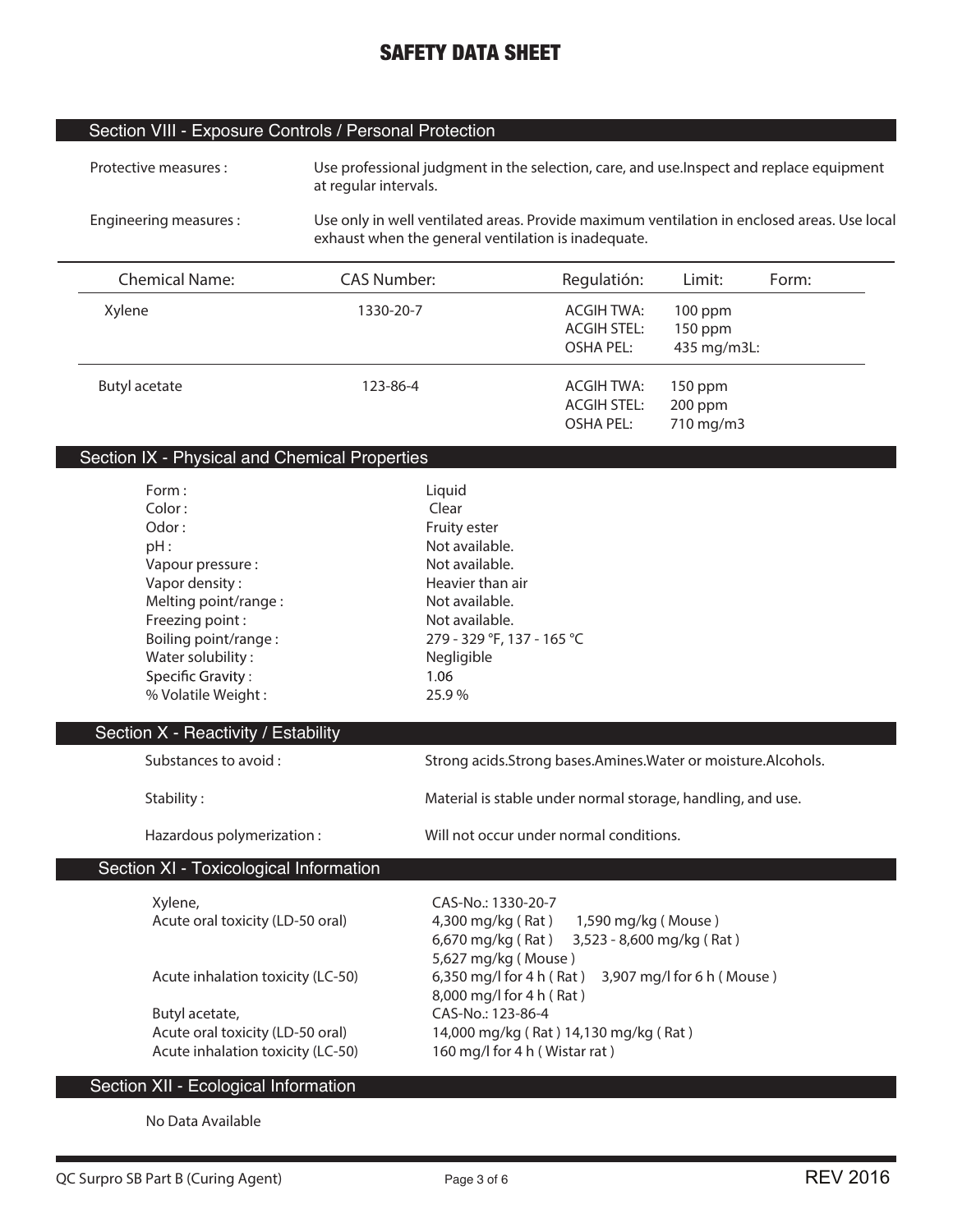### Section XIII - Disposal Considerations

RCRA Class : D001: Reportable Quantity = 100 lbs. (Characteristic of ignitability) This classification applies only to the material as it was originally produced.

Disposal Method : Subject to hazardous waste treatment, storage, and disposal requirements under RCRA. Recycle or incinerate waste at EPA approved facility or dispose of in compliance with federal, state and local regulations.

## Section XIV - Transportation / Shipping Data

#### **TDG / DOT Shipping Description:**

UN1993, FLAMMABLE LIQUID, N.O.S. (Xylene, Butyl Acetate), 3, PG III

### Section XV - Regulatory Information

### **North American Inventories:**

All components are listed or exempt from the TSCA inventory. This product or its components are listed on, or exempt from the Canadian Domestic Substances List.

| <b>U.S. Federal Regulations:</b>                                                                          |                            |                       |  |
|-----------------------------------------------------------------------------------------------------------|----------------------------|-----------------------|--|
| SARA 313 Components                                                                                       | Xylene                     | 1330-20-7             |  |
| SARA 311/312 Hazards:                                                                                     | <b>Acute Health Hazard</b> | Fire Hazard           |  |
| OSHA Hazardous Components :                                                                               | Xylene<br>Butyl acetate    | 1330-20-7<br>123-86-4 |  |
| <b>OSHA Status:</b>                                                                                       |                            |                       |  |
| Considered hazardous based on the following criteria:                                                     |                            | Irritant              |  |
| <b>OSHA Flammability:</b>                                                                                 | IC                         |                       |  |
| When appropriately mixed with the other part, product has a VOC less water and exempt solvent of: 253 g/l |                            |                       |  |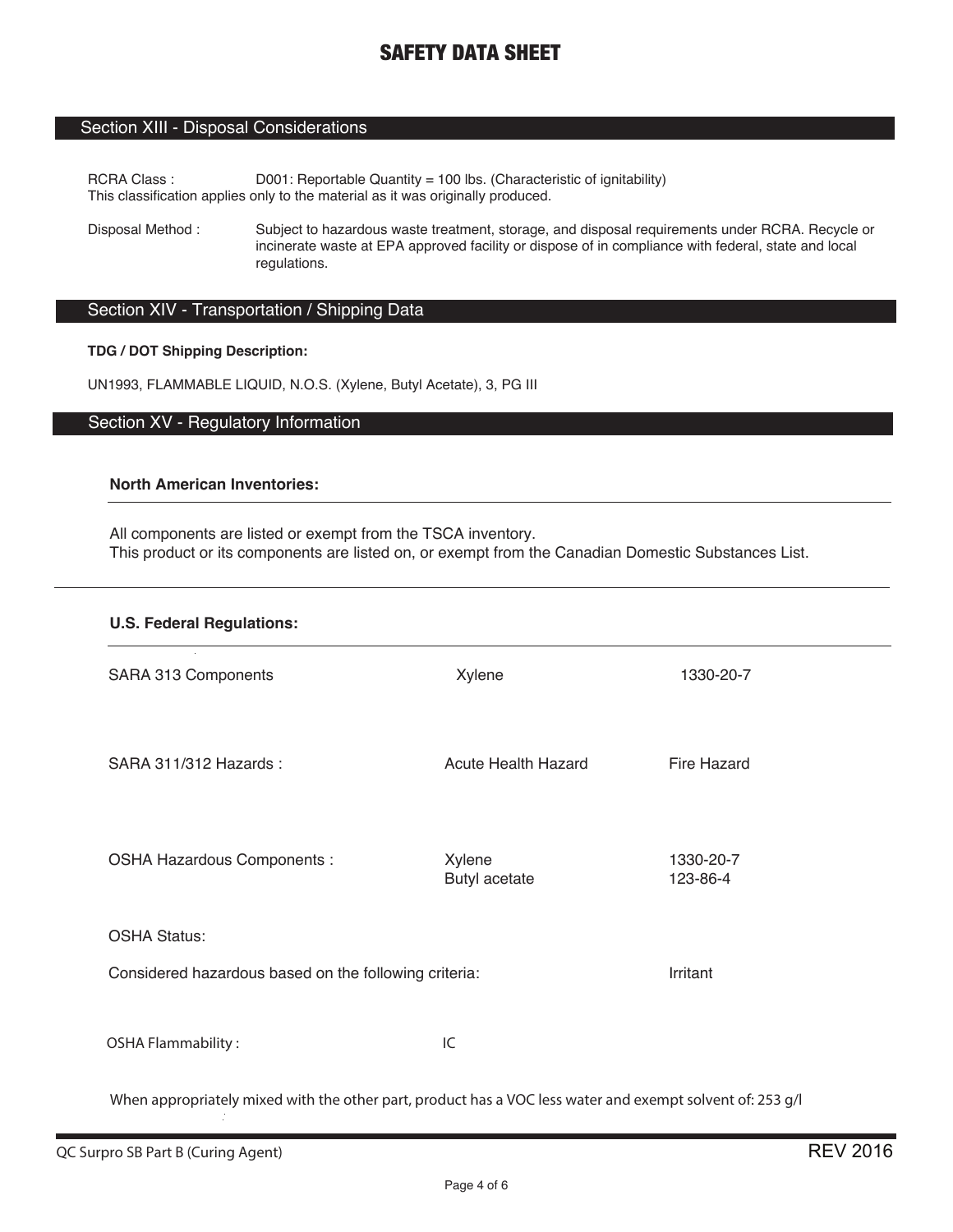## Section XV - Regulatory Information

## **U.S. State Regulations:**

MASS RTK Components :

|                                                                         |                                                                                                                                                                                                                                                                                                                                                                                                                                                                                                                                                                                                                | Xylene<br>Butyl acetate                              |                                                                                   | 1330-20-7<br>123-86-4                                                                                                                                                                                                                                                                                                                                                   |
|-------------------------------------------------------------------------|----------------------------------------------------------------------------------------------------------------------------------------------------------------------------------------------------------------------------------------------------------------------------------------------------------------------------------------------------------------------------------------------------------------------------------------------------------------------------------------------------------------------------------------------------------------------------------------------------------------|------------------------------------------------------|-----------------------------------------------------------------------------------|-------------------------------------------------------------------------------------------------------------------------------------------------------------------------------------------------------------------------------------------------------------------------------------------------------------------------------------------------------------------------|
| Penn RTK Components :                                                   |                                                                                                                                                                                                                                                                                                                                                                                                                                                                                                                                                                                                                |                                                      |                                                                                   |                                                                                                                                                                                                                                                                                                                                                                         |
|                                                                         |                                                                                                                                                                                                                                                                                                                                                                                                                                                                                                                                                                                                                | Homopolymer of HDI<br>Xylene<br><b>Butyl acetate</b> |                                                                                   | 28182-81-2<br>1330-20-7<br>123-86-4                                                                                                                                                                                                                                                                                                                                     |
| NJ RTK Components :                                                     |                                                                                                                                                                                                                                                                                                                                                                                                                                                                                                                                                                                                                |                                                      |                                                                                   |                                                                                                                                                                                                                                                                                                                                                                         |
|                                                                         |                                                                                                                                                                                                                                                                                                                                                                                                                                                                                                                                                                                                                | Homopolymer of HDI<br>Xylene<br><b>Butyl acetate</b> |                                                                                   | 28182-81-2<br>1330-20-7<br>123-86-4                                                                                                                                                                                                                                                                                                                                     |
| Components under California Proposition 65:                             |                                                                                                                                                                                                                                                                                                                                                                                                                                                                                                                                                                                                                |                                                      |                                                                                   |                                                                                                                                                                                                                                                                                                                                                                         |
|                                                                         |                                                                                                                                                                                                                                                                                                                                                                                                                                                                                                                                                                                                                |                                                      |                                                                                   | WARNING! Contains chemicals known to the State of California to cause cancer, birth defects and/or other reproductive harm                                                                                                                                                                                                                                              |
|                                                                         | Section XVI - Other Information                                                                                                                                                                                                                                                                                                                                                                                                                                                                                                                                                                                |                                                      |                                                                                   |                                                                                                                                                                                                                                                                                                                                                                         |
| HMIS Rating:                                                            | <b>HEALT</b><br><b>FLAMMABILITY</b><br><b>REACTIVITY</b><br><b>PPE</b>                                                                                                                                                                                                                                                                                                                                                                                                                                                                                                                                         | 2<br>3<br>1                                          | $0 =$ Minimum<br>$1 = S$ light<br>$2 =$ Moderate<br>$3 =$ Serious<br>$4 =$ Severe |                                                                                                                                                                                                                                                                                                                                                                         |
| <b>Further information:</b><br><b>Prepared by: Rich Mikol</b><br>Legend | the safe use of the product under every foreseeable condition.                                                                                                                                                                                                                                                                                                                                                                                                                                                                                                                                                 |                                                      |                                                                                   | For Industrial Use Only. Keep out of Reach of Children. The hazard information herein is offered solely for the<br>consideration of the user, subject to their own investigation of compliance with applicable regulations, including                                                                                                                                   |
| Liability Act<br>DSL - Domestic Substance List<br>System                | ACGIH - American Conference of Governmental Hygienists<br>CERCLA - Comprehensive Environmental Response, Compensation, and<br>RCRA - Resource Conservation and Recovery Act<br>DOT - Department of Transportation<br>EPA - Environmental Protection Agency<br>HMIS - Hazardous Materials Information System<br>IARC - International Agency for Research on Cancer<br>MSHA - Mine Safety Health Administration<br>NDSL - Non-Domestic Substance List<br>NIOSH - National Institute for Occupational Safety and Health<br>NTP - National Toxicology Program<br>WHMIS - Workplace Hazardous Materials Information |                                                      |                                                                                   | PEL - Permissible Exposure Limit<br>RTK - Right To Know<br>SARA - Superfund Amendments and Reauthorization Act<br>STEL - Short Term Exposure Limit<br>TLV - Threshold Limit Value<br><b>TSCA - Toxic Substances Control Act</b><br>TWA - Time Weighted Average<br>V - Volume<br>VOC - Volatile Organic Compound<br>OSHA - Occupational Safety and Health Administration |